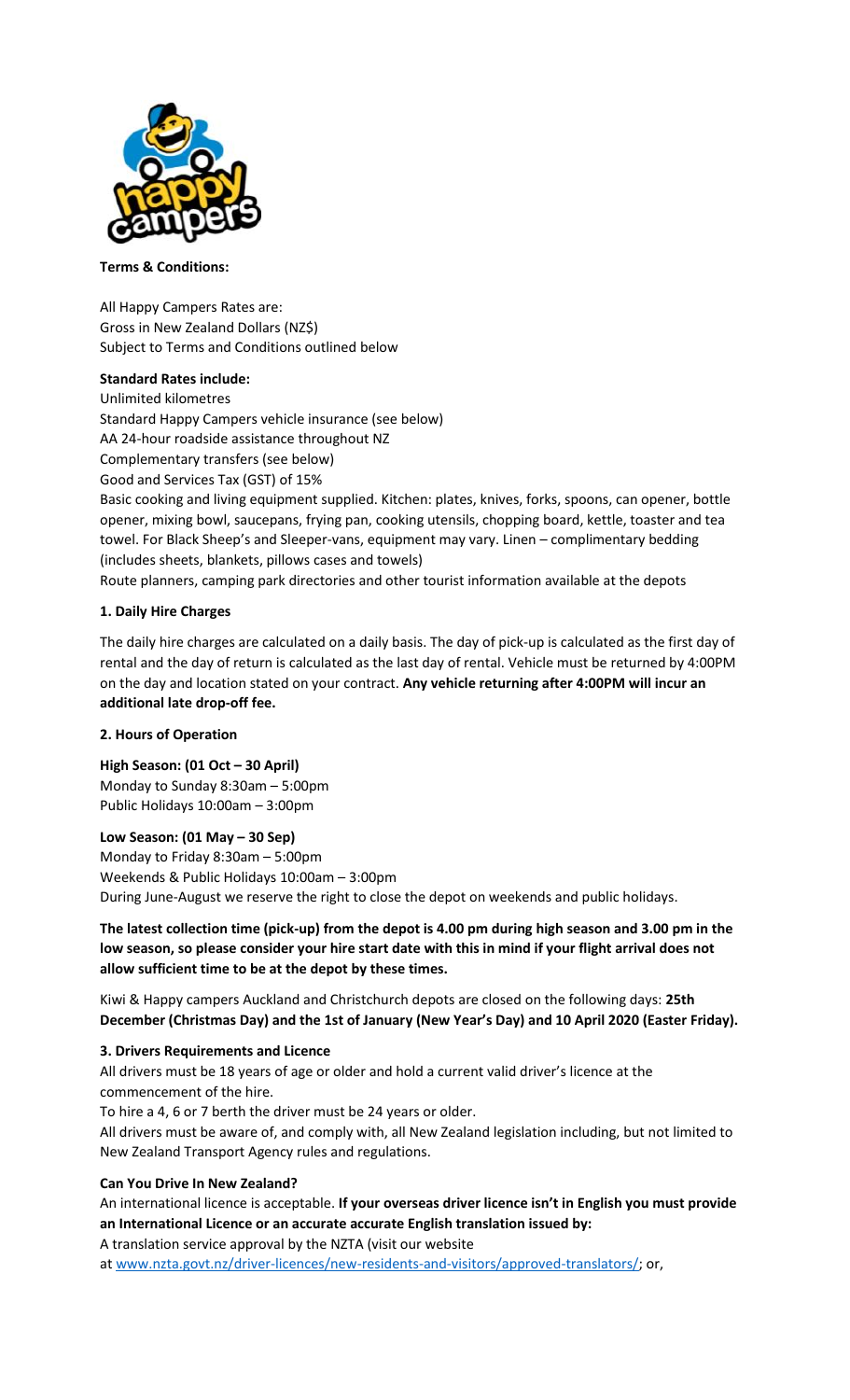A diplomatic representative at a high commission, embassy or consulate; or, The authority that issued your licence.

## **4. Minimum Hire Periods**

**For all Happy 4 berth vehicles** there is a minimum hire period of 7 days between 1 May and 30 September and increases to 14 days for all bookings between 1 October and 30 April.

**For Happy 2 ST, HI 4 and HI5 vehicles** there is a minimum hire period of 5 days between 1 May and 30 September and increases to 10 days for all bookings between 1 October and 30 April. **For all other Happy vehicles** there is a minimum hire period of 5 days between 8 January and 14 December and increases to 7 days for all bookings between 15 December and 7 January.

Minimum rental periods are subject to further change during peak seasons.

It is possible to commence your hire in Christchurch and finish it in Auckland (or vice versa).

### **5. One-Way Hires**

Where pick-ups originate from Auckland and return to Christchurch and the pick-up is between:

– 1 October to 31 March – a one-way fee of NZ \$250.00 applies.

– 1 April to 30 September – a one-way fee of NZ \$100.00 applies.

Where pick-ups originate from Christchurch and return to Auckland and the pick-up is between:

– 1 October to 31 March – a one-way fee of NZ \$150.00 applies.

– 1 April to 30 September – no one-way fee applies.

# **6. Transfers**

A complimentary transfer is available from the Airports or accommodation surrounding the Airports on the day of pick-up and drop-off of the vehicle in Auckland and Christchurch. If you are unsure if your accommodation will qualify for a pick-up or drop-off please don't hesitate to get in contact with us. **Please note that complimentary transfers are only available between the hours of 10.00am and 3.00pm.**

# **7. Deposit and payments**

To secure the booking **a non-refundable deposit of 10% of the booking value or a minimum of \$500.00 whichever is the greater is required.** This deposit may vary if the booking is through an agent of Happy Campers. The remaining balance of all rentals is due 28 days prior to the commencement of the rental period and will be deducted from the credit card provided when securing the booking. If after this date the hire cancels their booking the cancellation policy will apply.

# **8. Credit Cards**

### **All Credit Card transactions are conducted in New Zealand dollars.**

Our preferred payment method is by Credit Card / Debit Card or Cash (NZ\$). We accept Visa and MasterCard transactions (including the security bond) and a charge of 2% applies on these credit cards. There is no charge for cash. Our policy is to charge your credit cards in New Zealand Dollars.

**Due to the exchange rate fluctuations there could be some variances in the amount refunded compared to the amount initially charged. We do not accept any liability for variances up or down. Any Refunds by Credit Card can take up to 21 working days depending on the renter's financial institution.** We will take a copy of your credit card for any infringement that you might get whilst on your travels.

# **a) Security Bond**

A valid Visa or Mastercard credit card is required for the security bond. If you do not have a valid Visa or Mastercard please contact us so that we can email you a credit card authorisation form which allows you to use the credit card of a family member/guarantor.

When you collect your vehicle, we take a copy of **your credit card for the security bond if we have not received a pre authorisation**. We do not deduct the bond from the credit card at the start of your hire, but merely hold the authority to deduct it in the unfortunate event of an accident or any infringements incurred. The amount of the security bond is determined by the applicable liability reduction option you have chosen.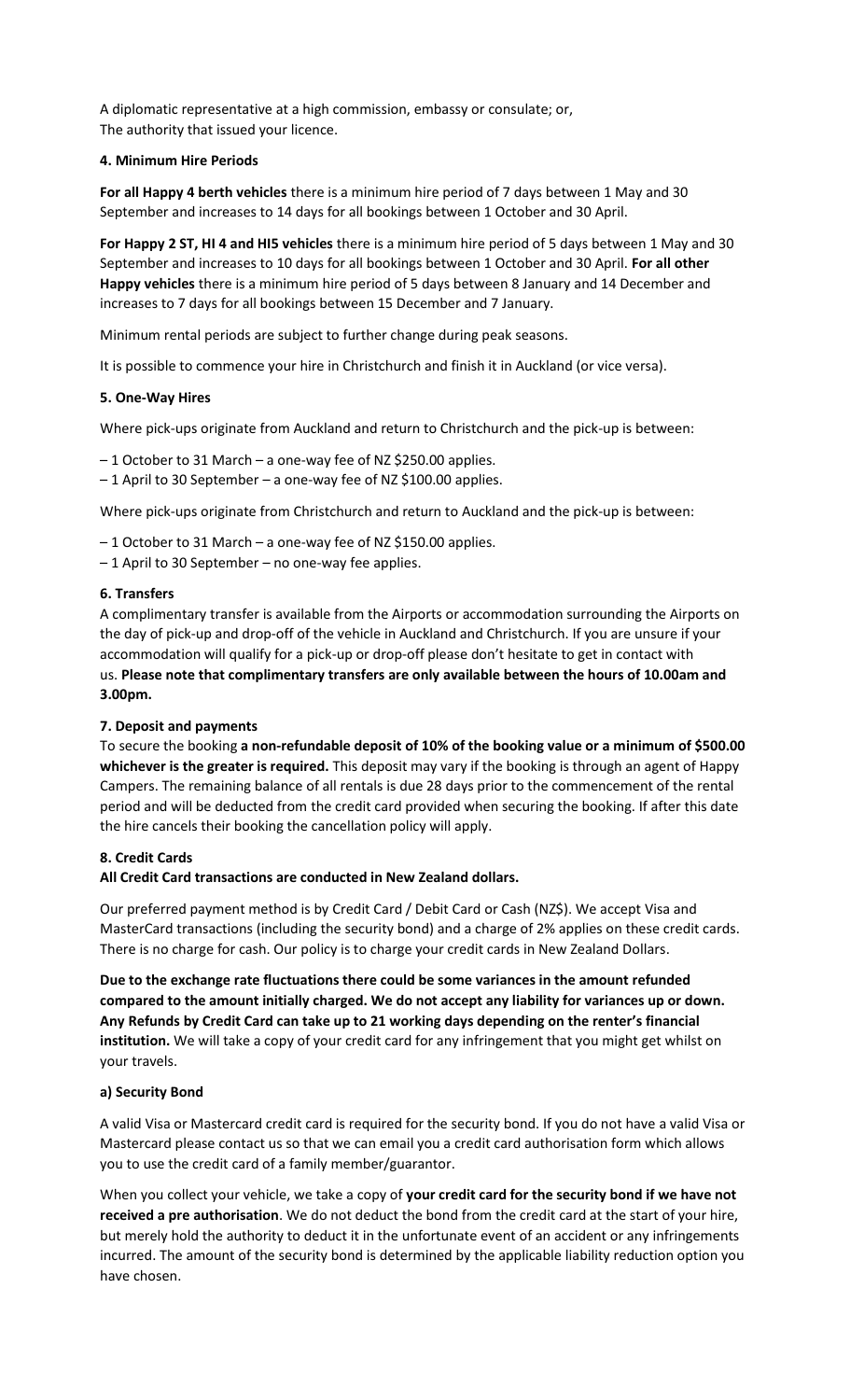The copy of your credit card covers your accident/ damage security bond liability plus any extra costs such as refilling fuel, cleaning, emptying of the toilet at the end of hire or any traffic infringements, losses or breakages and any related surcharges. Each separate accident will incur an excess charge. A credit card imprint must be on all rental agreements and must be the credit card of the main hirer unless prior arrangements have been made.

**Happy Campers does not accept Debit Cards for the bond. Where a credit card is not available, a cash security bond is required and will be held by Happy Campers, up until the vehicle is returned. Of the cash security bond, we will retain \$500.00 until 30 days out from your drop off of the vehicle before it is return. The rest of the security bond will be paid at the time of drop off.**

Where a hirer has Platinum Insurance and does not have a credit card then there is a \$500.00 security bond required for any infringements that may occur whilst driving around New Zealand, e.g. speeding fines and camping fines. **This will be refunded 30 days out from your drop off of the vehicle.**

### **9. Cancellations**

Please note that your deposit is non-refundable. Cancellation fees are as follows: **20 – 28 days -** 20% of rental is retained by Happy Campers **10 – 19 days -** 60% of rental is retained by Happy Campers **0 – 9 days -** 100% of rental is retained by Happy Campers **Cancelled on the day or No Show -** 100% of rental is retained by Happy Campers

**If a vehicle is picked up late or returned early, there is no refund available.** If an amendment is made to the rental dates within 28 days of collection, no refund will be made if the length of hire is decreased (that is, the rental will be charged at the number of days originally booked). A relocation fee may apply if the collection or return location is amended within 28 days of vehicle pick-up or if notification occurs during the hire.

**Any amendment made to decrease the length of the hire more than 28 days prior to the rental period will incur a NZ\$50.00 administration fee.** It is important to note that Happy Campers may at its discretion treat any amendment to decrease the booking as a cancellation.

### **10. Road Restrictions**

Hirers are permitted to drive their vehicle on any road in New Zealand except the following which are prohibited under all circumstances:

- Ninety Mile Beach Northland
- North of Colville Township Coromandel Peninsula
- Tapu-Coroglen Road Coromandel Peninsula
- Skippers Canyon Road Queenstown
- Ball Hutt Road Mt. Cook
- Vehicle are not permitted on all ski field's access roads in both the North and South Islands from the 1 June to the 31 October
- Any beach or unformed/gravel roads in New Zealand. The only exceptions to this are any recognised campground access roads or road works. **Continuous driving on gravel or unsealed roads voids any liability reduction options under clause 14 of the Agreement and renders the hirer liable for the total cost of any damage that is caused or contributed to by reason of traveling, or having traveled on, unsealed road.**
- Happy Campers reserves the right at its sole discretion to restrict vehicle movements in certain areas due to adverse road or weather conditions.

**Please note that if these road restrictions are breached, all insurances will become null and void and the hirer will be liable for the full cost of any and all damages incurred.**

### **11. Vehicle Substitution and Design**

Should the vehicle booked be unavailable through unforeseen circumstances, Happy Campers reserves the right to substitute an alternative vehicle without prior notification and at no extra cost. This shall not constitute a breach of contract and does not entitle the hirer to a refund.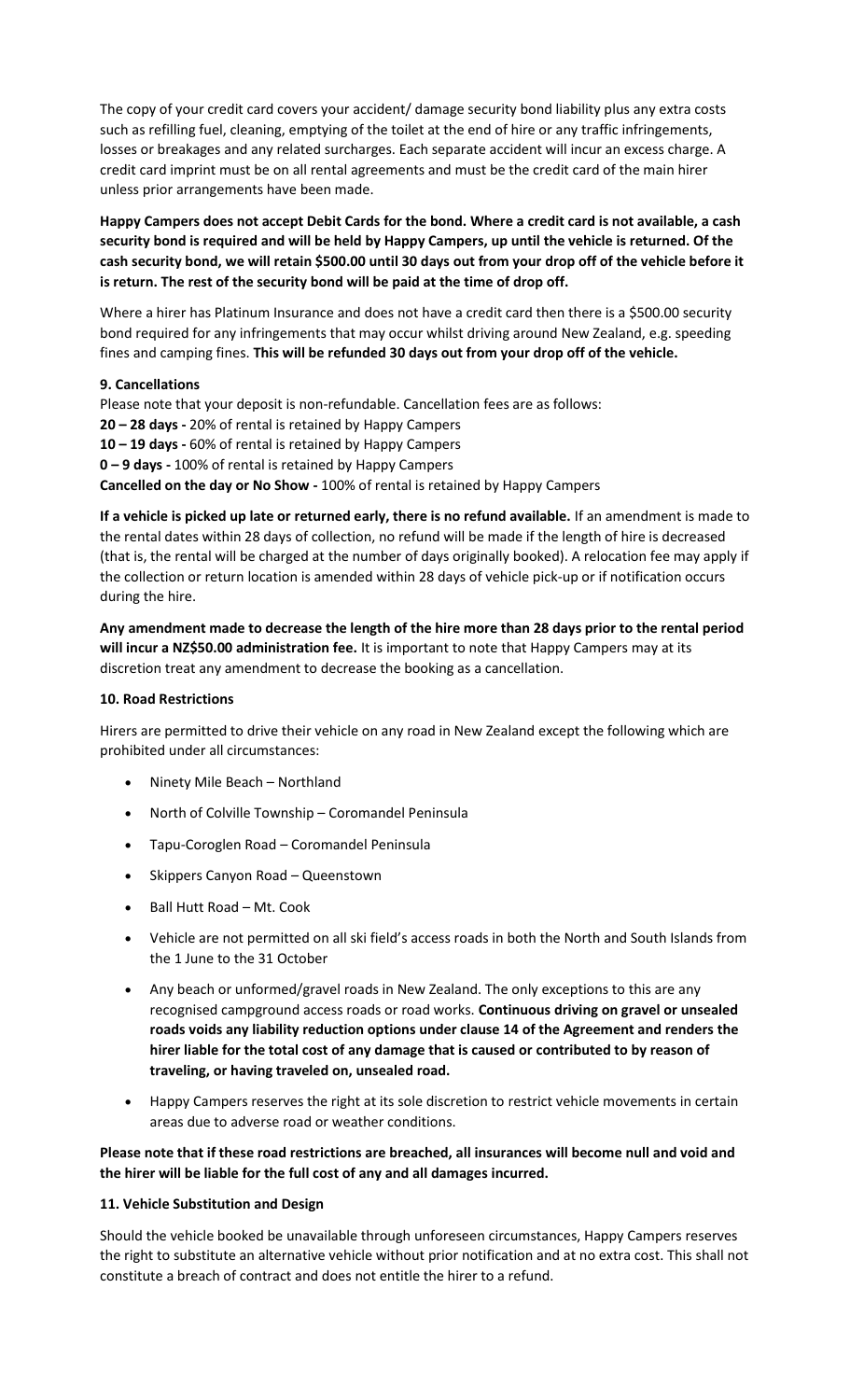Vehicle cannot be requested by make or model, only by vehicle category.

Should the renter decide to take a lesser vehicle that booked then they are not be entitled to any refund.

### **12. Smoking**

All Happy Campers vehicle are designated **Smoke Free.** Absolutely no smoking is allowed inside the vehicle. If a vehicle is returned with the smell of smoke inside then a \$500.00 cleaning fine will apply.

### **13. Insurance – Standard Rates**

All Happy Campers standard rates include standard Happy Campers vehicles insurance (Bronze Insurance cover). Happy Campers require a bank pre-authorisation of the insurance excess (bond) and amount from the hirer's credit card or debit card.

**The hirer is liable for all damage to the vehicle regardless of who is at fault. If the hirer is not at fault and the third party admits liability, then a refund will be processed upon receipt of payment from the third party. The hirer is liable for all damage to a third-party vehicle and /or property if the hirer is at fault.**

**An Accident Report MUST be filled out, when there is ANY damage to the vehicle while it is hired.**

**Please Note: Third party insurance is not compulsory in New Zealand and claims can take months to resolve. For peace of mind Happy Campers recommends the hire to take Platinum Insurance.**

**Should a hirer go through another agent for their insurance there is a fee of \$150.00 for processing paperwork for a claim or damage incident.**

### **14. Excess Reduction Options**

There are four levels of excess/ bond reduction available to the hirer. The standard insurance included in our rates is called the Bronze Insurance cover. You are insured in case of accident damage. The liability is applicable regardless of who is at fault and must be upon the completion of the rental period. Please note the hirer is fully liable for all towing/ retrieval costs of the damage vehicle regardless of the Excess Reduction Option the hirer has selected. Please be aware that once an Excess Reduction Option is selected and confirmed with Happy Campers, the cost of the Excess Reduction Options is **NON-REFUNDABLE.**

For the insurance cost is per day, there is a maximum of fifty days charged to reduce your excess.

• **BRONZE Insurance Cover**

**Happy 4 Berth** Cost per day: not included Bond: \$6,000 Liability: \$6,000

**Happy 2, 3, HI4, HI5 and 2ST** Cost per day: not included Bond: \$4,000 Liability: \$4,000

**Happy Sleepervans & Black Sheep** Cost per day: not included Bond: \$4,000 Liability: \$4,000

### • **SILVER Insurance Cover**

**Happy 4 Berths** Cost per day: \$30 per day Bond: \$3,000 Liability: \$3,000

**Happy 2, 3, HI4 HI5 and 2ST** Cost per day: \$15 per day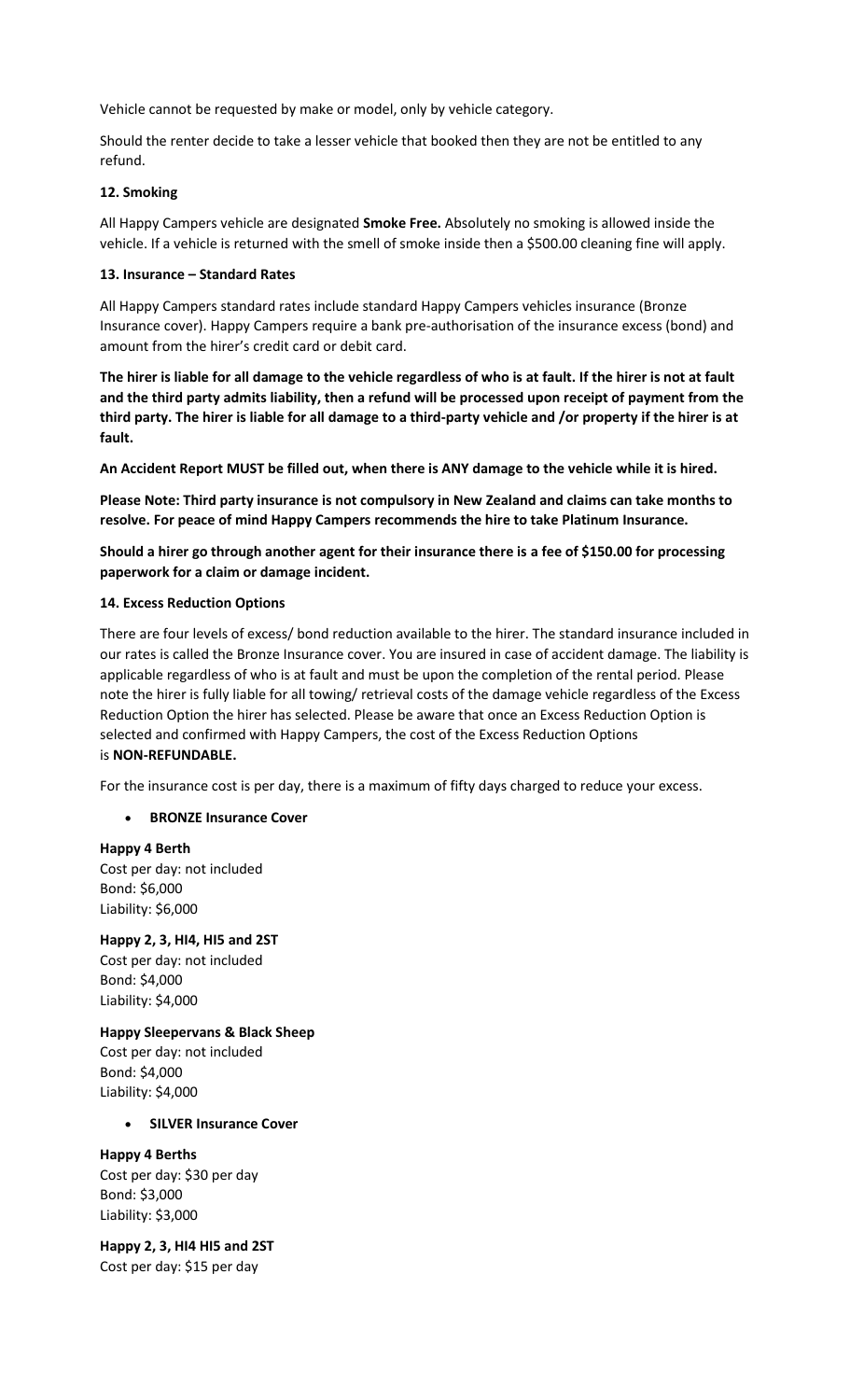Bond: \$1,250 Liability: \$1,250

### **Happy Sleeper vans**

Cost per day: \$15 per day Bond: \$1,250 Liability: \$1,250

#### • **GOLD Insurance Cover**

#### **Happy 4 Berths**

Cost per day: \$45 per day Bond: \$1,250 Liability: \$1,250

### **Happy 2, 3, HI4, HI5 and 2ST**

Cost per day: \$22.50 per day Bond: \$750 Liability: \$750

#### **Happy Sleeper vans**

Cost per day: \$22.50 per day Bond: \$750 Liability: \$750

Gold insurance cover includes the following extras:

– Picnic table & chairs (one chair for each person traveling)

– Baby seat and/or child booster seat

#### • **PLATINUM Insurance Cover**

#### **Happy 4 Berths**

Cost per day: \$70 per day Bond: \$0 No CC Bond: \$500 Liability: \$0

### **Happy 2,3, HI4, HI5 and 2ST**

Cost per day: \$35 per day Bond: \$0 No CC Bond: \$500 Liability: \$0

### **Happy Sleeper vans**

Cost per day: \$35 per day Bond: \$0 No CC Bond: \$500 Liability: \$0

Platinum insurance cover includes the following extras (please advise us which free accessories you require prior to pick up):

- GPS, Baby Seat, Outside BBQ, Picnic Table and Chairs for each person traveling, Solar Shower.
- Zero insurance excess
- Carbon emissions offsetting for all kilometres travelled this is not road user charges
- One window, multiple windscreen chips and two tyres will be covered for accidental damage

**Please note: Platinum insurance does not cover any damage to the hirers vehicle or third party property, either through Negligence or Wilful Misconduct e.g. backing into another vehicle or object smashing/breaking of vents by trees or leaving the vent open whilst driving, leaving windows open (except drivers and passengers) whilst driving , not avoiding objects close to the vehicle- side wiping either side and above and under the vehicle.**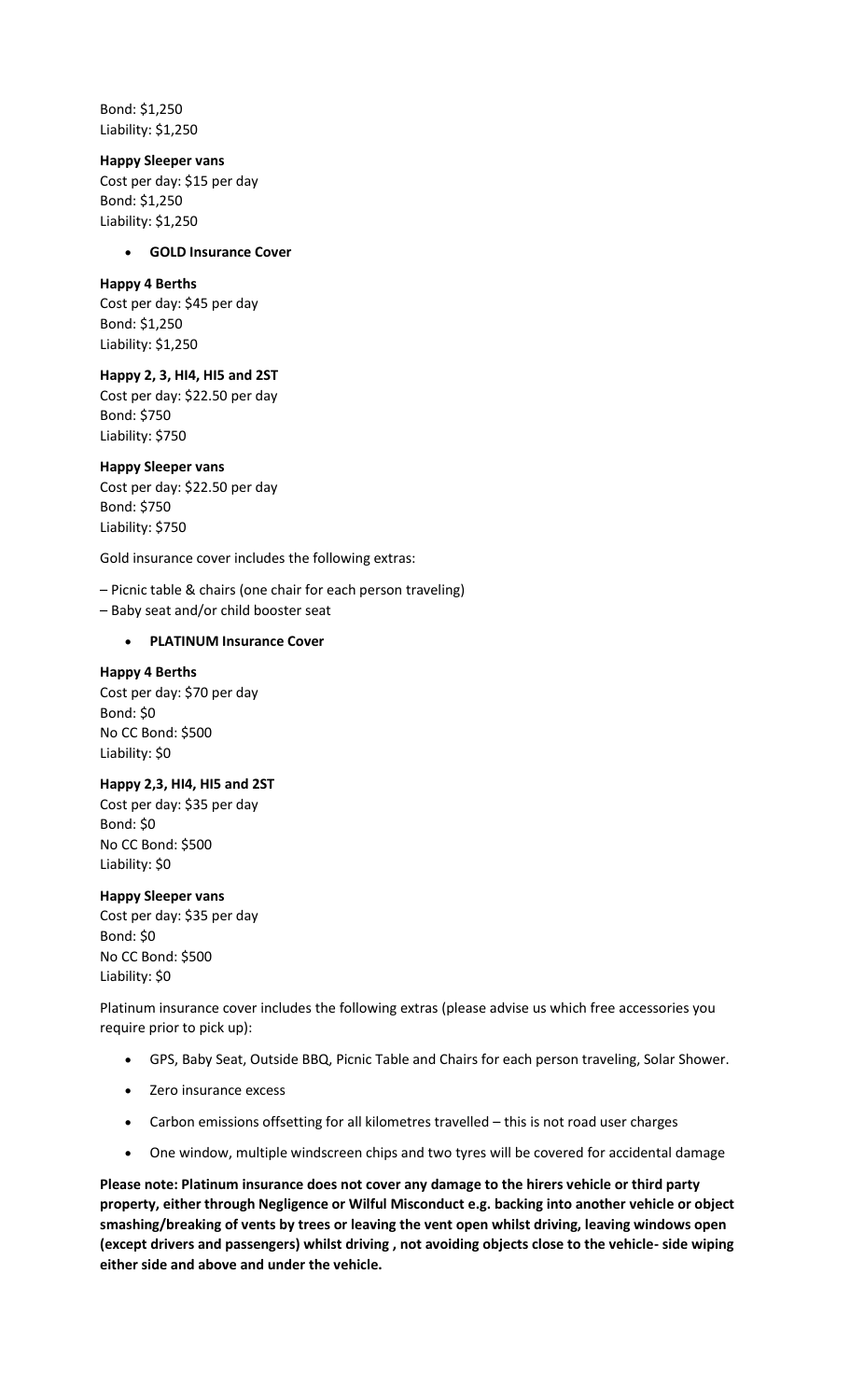### **Number of claims**

**Each insurance policy can only have one individual claim made by the hirer.** The policy is cancelled after each accident and all payments are forfeited. Happy Campers reserve the right to agree to a renewal of any insurance policy or to cancel the hire at the hirer's cost.

### **15. Liabilities**

# **The hirer is completely liable for all damage to a Happy Campers vehicle or third party property where:**

- 1. These Terms and Conditions are breached
- 2. Negligence or wilful misconduct has occurred e.g. backing into another vehicle or object smashing/breaking of a vent by trees or leaving the vent open whilst driving, leaving windows open (except drivers and passengers) whilst driving, not avoiding objects close to the vehicleside wiping either side and above and under the vehicle, etc.
- 3. Incorrect or contaminated fuel is used (this includes running out of fuel or putting fuel in the water tank or system).
- 4. The vehicle is used in contravention of any legislation or regulation.
- 5. The hirer takes the vehicle onto a beach or sand.
- 6. The vehicle comes submerged, flooded, bogged or immobile.
- 7. The hirer dose not obey height-restricted areas (such as, but not limited to, car parking buildings) and damage is caused to the roof of the vehicle.
- 8. Damage or loss caused to any personal belongings.
- 9. The hirer is involved in a single vehicle rollover. This includes, but is not limited to, a vehicle that has rolled, tipped, or fallen over on its side.
- 10. Continuous driving on gravel or unsealed roads voids any liability reduction options under clause 14 of the Agreement and renders the hirer liable for the total cost of any damage that is caused or contributed to by reason of travelling, or having travelled on unsealed road.
- 11. Retrieving, storing and recovering the vehicle to the agreed rental location following an accident.
- 12. The hirer has failed to stop and contacted Happy Campers when a warning light appears on the dashboard.
- 13. The hirer continues to drive the vehicle following the temperature gauge moving in a direction which shows a departure from the normal operating temperature.
- 14. The hirer continues to drive the vehicle after a mechanical breakdown or failure (including an accident) has occurred.
- 15. The hirer, at Happy Campers request, does not complete an insurance claim form following an accident.
- 16. The hirer is charged by the New Zealand Police for a traffic infringement after an accident.

### **16. Accessories**

Accessories are available to hire off Happy Campers. It is best to pre order these to guarantee availability. You can still order the accessories at pick up but your first choice may not be available. Please note the Hirer is fully liable for all costs if the accessories are lost, damaged or stolen regardless of what Excess Reduction Option was taken. The GPS fee of \$5 per day is payable up to a maximum of 30 days thereafter no fees apply (maximum \$150).

Happy Campers will supply the child seat, the hire must install the child seats and make sure the restraints are installed correctly to New Zealand legislations. In the event of an accident, Happy Campers will NOT be liable for any loss or damage in relation to child restraints. The legal responsibility of the child's parents or guardian to ensure that their child is properly restrained.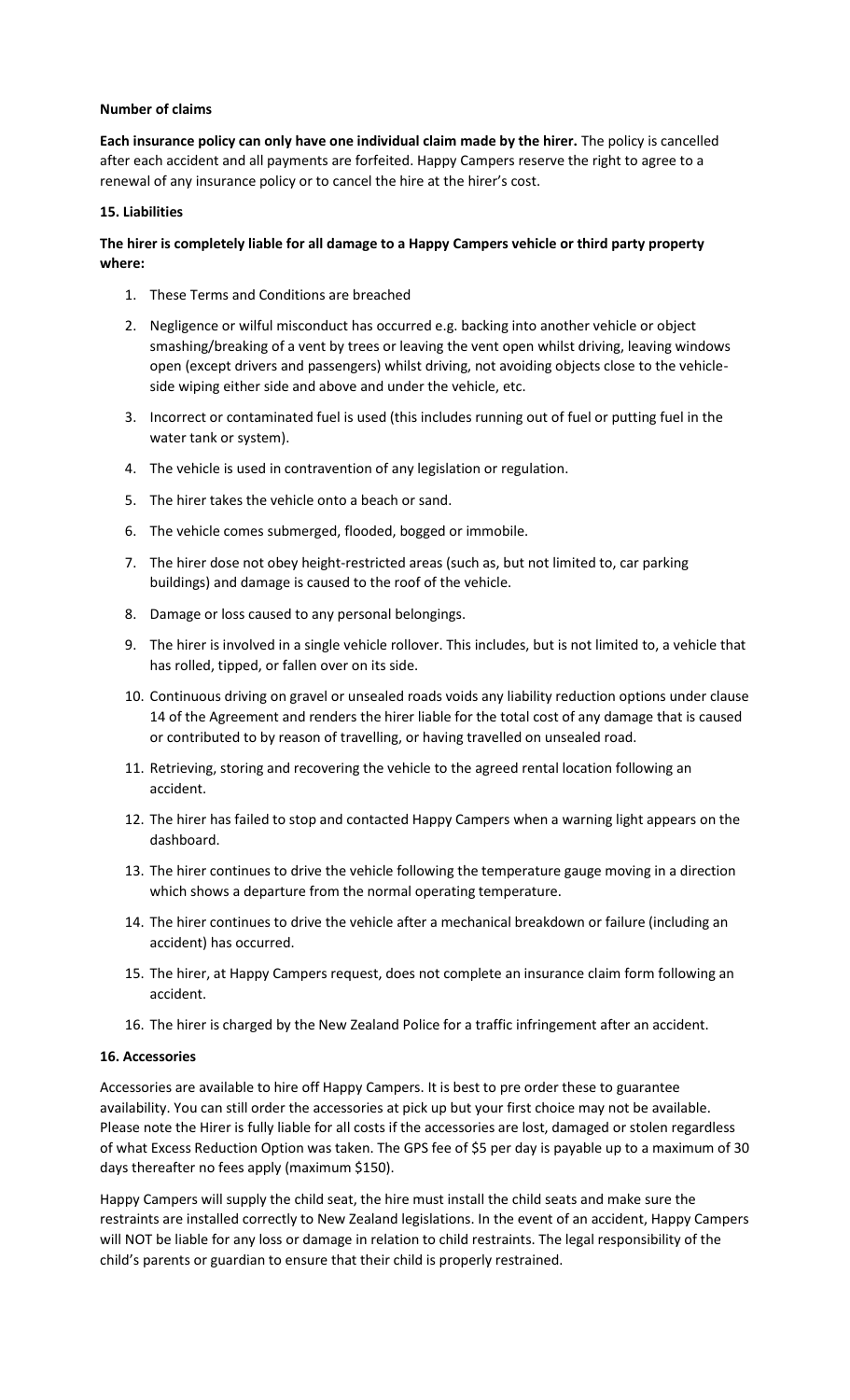Ensure that the gas bottles are off (closed) whilst driving and that the rear or sliding door or windows of the vehicle are open when the gas cooker is used.

## **17. On-Road Assistance – Mechanical Faults**

If the vehicle has any mechanical failures these problems must be reported to Happy Campers (03 360 2641) as soon as possible in order to give Happy Campers the opportunity to rectify the problems during the rental.

Please Note: This service does not cover failures resulting in the hirer's action or inaction which includes, but is not limited to the following:

- The vehicle running out of fuel or incorrect fuel being used
- All costs (approximately \$500.00) to replace keys which have become lost, broken, damage, stolen or of retrieval of keys which been locked in the vehicle or where the vehicle has been stolen due to it being unlocked
- Flat batteries caused by incorrect usage of the batteries and/or incorrect usage of any equipment that requires the batteries in order to operate
- A breakdown resulting from damage caused in an accident
- A breakdown caused by willful neglect

Happy Campers Uses AA Roadside Assistance. The hirer may be liable for a charge by the road-side assistance provider in the event assistance is required for the above. In addition, this includes any vehicle recovery assistance and towing in the event of an accident. These terms and conditions of hire authorises Happy Campers or AA Roadside Assistance to charge the hirer directly.

The hirer is not entitled to any refund at the end of the hire period unless Happy Campers has been advised of the problem earlier and has been given the opportunity to rectify the situation. Happy Campers does not accept any liability for any claims made after this point.

Happy Campers is not liable for any delays in getting repair done caused by the breakdown on a public holiday. A refund can only be requested if the breakdown was directly caused for a delay in travel of 48 hours or more, if the delay is less than 48 hours in one location Happy Campers can deny a refund request, at their own discretion.

# **18. Maintenance and Repairs – Equipment Faults**

The hirer shall take all reasonable care to ensure that the vehicle is properly maintained. This should include DAILY checks to the oil, water and batteries. The hirer shall be liable for any cost associated with the incorrect use of fuel (fuel being diesel or petrol), including putting fuel in the water tank. The failure of accessories such as TV, DVD, CD player, microwave, gas heater, air conditioning unit, fridge and hot water do not constitute a breakdown.

We understand that while on holiday the vehicle may require small repairs. So not to disrupt the road trip any further, repairs up to \$100.00 can be completed without authorisation and will be reimbursed, please keep your receipts.

All other problems associated with the vehicle's equipment, must be reported to Happy Campers as soon as possible and with 24 hours in order to give Happy Campers the opportunity to rectify the problem. Failure to do so will compromise any claims as we cannot accept liability for any claims submitted after this period. Happy Campers will endeavour to facilitate on-road repairs.

# **19. Refunds**

Regretfully, no refund can be given for any unused portion of your holiday. However, your travel insurance may in some circumstances cover the unused portion. Refunds for hires paid and cancelled prior to pick up will be subject to our cancellation policy. If it is determined that a refund is due, Happy campers will make the refund back on the original credit card charged. All refunds will be made in New Zealand dollars and Happy Campers does not accept any liability for currency exchange rate fluctuations. Refunds are processed once a week and can take up to 21 working days depending on the renter's financial institution.

### **20. Exchange Vehicle**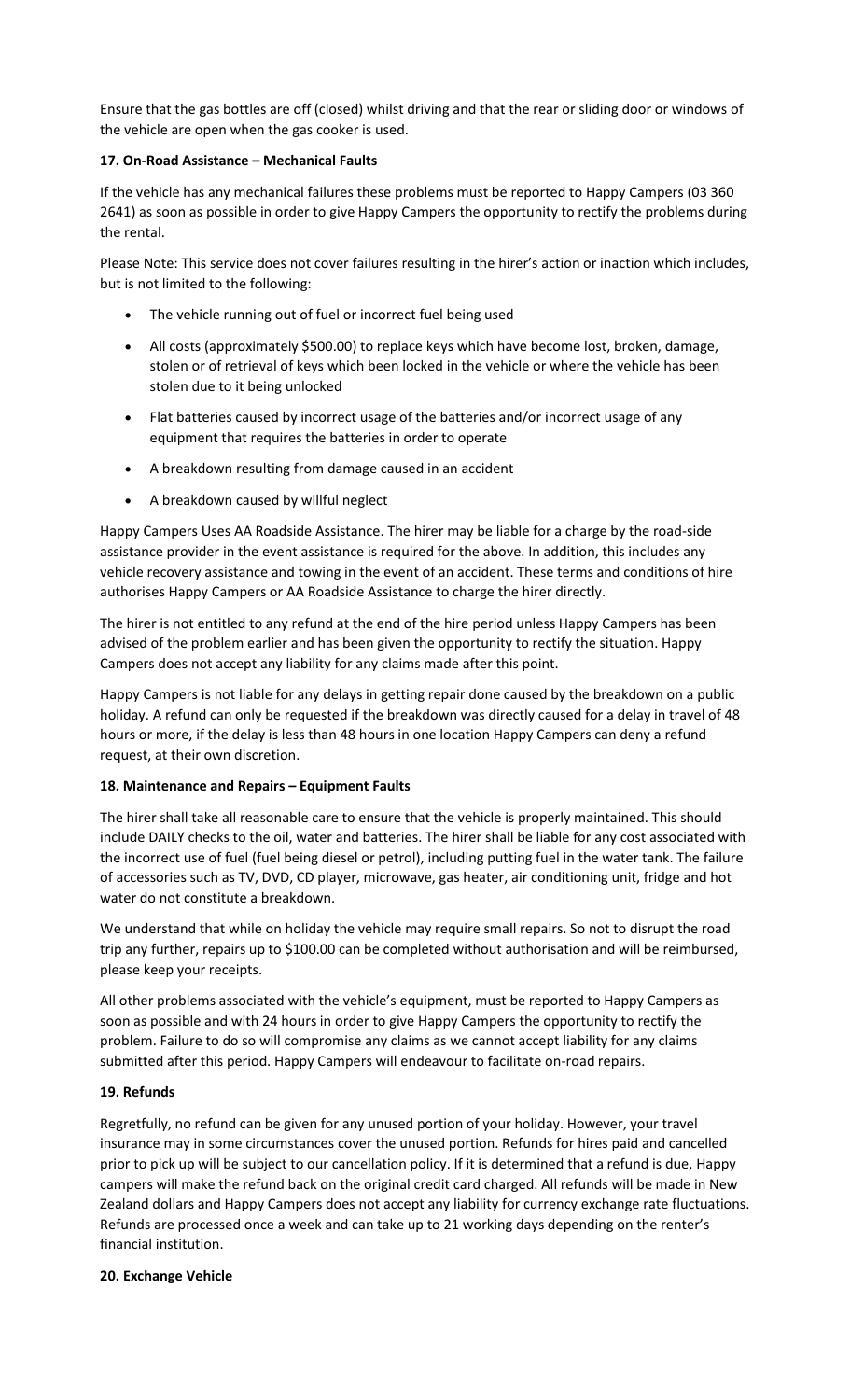The availability of an Exchange Vehicle is not guaranteed; provision is subject to availability, Customer location, accident liability and remaining hire duration. Additional charges may be incurred as per below:

- If an Exchange Vehicle is required because of an accident, the Customer is responsible for making their own way to the nearest Happy Campers branch at their own cost.
- Happy Campers may offer the hirer the option of paying an 'Exchange Vehicle Relocation Fee' to send a driver to deliver the exchange vehicle to the hirer's location.
- The hirer will pay for any costs relating to delivery of a change over vehicle because of any single Vehicle accident. The charge applies irrespective of any Excess Reduction Options taken.
- A new insurance shall be required for the Exchange Vehicle.

# **21. Extra Fees**

- If the vehicle is not returned in an identically clean state as it was supplied, a fee of NZ\$150.00 will apply.
- Public Holiday vehicle collection or drop-off will incur a one-off fee of NZ\$60.00 to be paid at pick up. Happy Campers is open on the following Public Holidays: 2 January, Waitangi Day, Easter Monday, ANZAC Day, Queens Birthday, Labour Day, Boxing Day, Auckland and Christchurch Anniversary days.
- If the toilet is not returned empty and clean, a fee of NZ\$150.00 will apply.
- If the waste tank is not returned empty, a fee of NZ\$150.00 will apply.
- Toll roads currently three toll roads: The Northern Gateway, the Tauranga Eastern Link and the Takitimu Drive toll roads. When you use a toll road an additional \$2.40 per way one fee will be charged for each road that you use, plus an admin charge if the not paid on drop off the vehicle.
- If the accessories are not clean e.g. BBQ and solar shower then there is a charge of \$50.00.
- Should a hirer go through another agent for their insurance and have an accident, there is a fee of \$150.00 for processing paperwork for a claim or damage incident for the insurance company.

# **22. Infringements: Traffic and Camping**

All traffic infringements including Speeding, Parking Tickets, Unpaid Toll charges and Free Camping Fines are the responsibility of the hirer. Happy Campers will charge the hirer's credit card using the bond imprint given to cover the cost of the fine, plus a processing fee of NZ\$50.00. In the circumstances of credit card failure, or no credit is supplied then Happy Campers reserve the right to pass on details of the hirer's home contact to the New Zealand Traffic Authorities at a fee of NZ\$50.00

# **23. Fuel and LPG**

All vehicles are supplied with a full tank of fuel and full bottle of LPG at the start of the hire, and must be returned with a full tank at the end of your hire. If the vehicle is returned without a full tank of fuel or LPG bottle, the hirer is liable for the cost to refill, plus a fee of NZ\$50.

# **24. Road User Charges related to Diesel Vehicles (This is not Carbon Emissions)**

# **The Road User Charge of Diesel Vehicles is an extra charge to the hirer and not included in insurance options.**

The Road User Charge Recovery Fee will be calculated and collected on return of the vehicle based on the kilometres travelled during the hire.

The vehicle rates per 1,000kms are as follows:

- Happy 2,3, ST, HI5  $--$  NZ\$75.00
- Happy 4 Berths —- NZ\$77.00

Happy Campers reserves the right to amend the Road User Charges Recovery Fee upon changes in Government regulations.

# **25. Delivery and Return of Vehicle**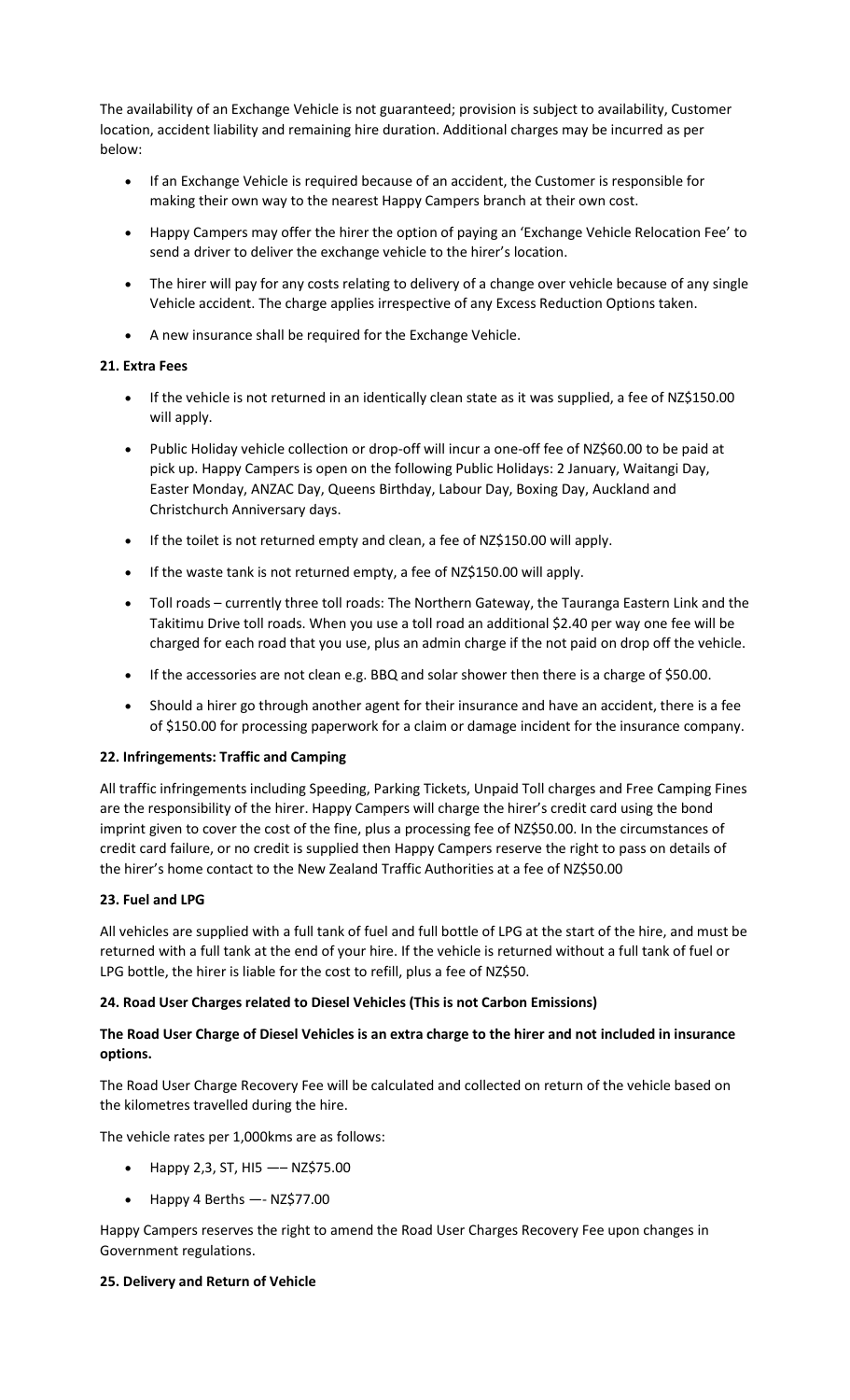**The vehicle shall be returned in a clean condition, on the return date** in the agreement and at the location depot noted on the agreement.

## **26. Change of Drop-Off Destination**

If the hirer wishes to change the drop off destination after confirmation of booking, they must first obtain authorisation from Happy Campers. Subject to the change being approved, a minimum additional charge of NZ\$950 will apply.

### **27. Rental Extension & Late Return**

If the hirer wishes to extend the rental whilst on hire, they must first obtain authorisation from Happy Campers who will advise of the addition cost. Rental extensions are subject to fleet availability. Failure to obtain authorisation (i.e. a late return) will result in the hire being charged their daily rate plus and addition NZ\$500.00 per day for each day the vehicle is not returned.

### **28. Animals**

Service dogs are permitted to travel in our vehicles with prior permission from Happy Campers. No other animals are permitted in our vehicles.

### **Disclaimer**

Subject to the provisions of the Fair-Trading Act 1986 and the Consumer Guarantee Act 1993 Happy Campers are only responsible for any direct rental loss that you suffer. Happy Campers is not liable for missed flights, disrupted travel or holiday plans, loss of enjoyment or opportunity, indirect or consequential loss. Nothing contained in the Agreement shall exclude, restrict or modify any express or limited conditions, warranties or requirements that cannot be excluded under New Zealand law.

These Terms and Conditions constitute the entire agreement and there are no other oral undertakings, warranties or agreements. Happy Campers and any employee, agents or representative of the company or by anyone providing services or facilities, are not authorised to vary, add to, or delete from this agreement or to make any representation about performance, specifications or fitness for purpose of Happy Campers. The company cannot be bound by any representative or statement unless it is confirmed in writing by the company's management.

Where the hirer comprises of more than one person, each person is liable jointly and severally for all obligations under this agreement Happy Campers take no responsibility for any detention, delay, loss, damage or injury that a hirer might experience no matter how it is caused.

Should you book through an agent, then your travel agent will forward deposits and other payments to us on your behalf, but your travel agent is not our agent for the purpose of the receipt of monies.

No refunds are payable on accommodation, or motorhome/campervan not being available, where a hirer or passenger amends, cancels or seeks to vary the agreements after departure.

Happy Campers reserves the right to amend these Terms and Conditions, vehicle specifications and tariffs at any time without prior notice.

Happy Campers reserves the right to refuse a rental at its own discretion and cancel any rental agreements at any time if there has been any report of driving which breaches New Zealand Laws.

Illustration and text in any of our websites are a representation only of the vehicle depicted. Variances in the vehicle offered for rental may occur due to substitutions made by Happy Campers or modifications and/or upgrade to the vehicle designed made by the manufacturer.

### **Auckland Depot**

197 Montgomerie Road Airport Oaks Auckland Freephone: 0800 0549 0444 or 0800 569 385

# **Christchurch Depot (Head Office)**

6 Export Avenue Harewood **Christchurch** Freephone: 0800 0549 0444 or 0800 569 385